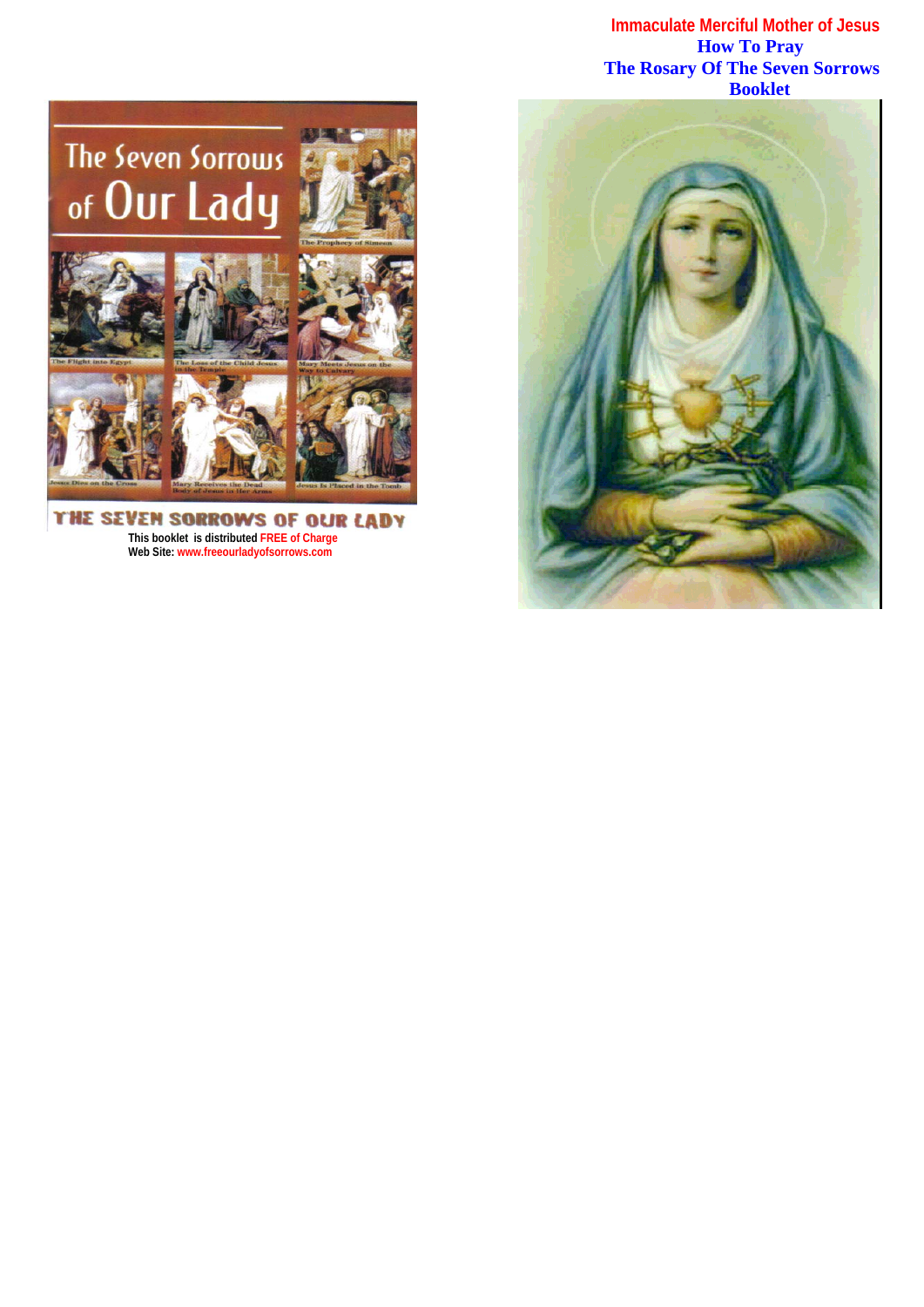## **THE ROSARY OF THE SEVEN SORROWS OF THE VIRGIN MARY**

**This rosary recalls the seven major sorrows that the Virgin Mary suffered through–albeit with love and compassion– during the life, trials and agonizing death of her son, Jesus Christ. It is very special to the Immaculate Heart of the Blessed Mother, and she wants all of us to say it as often as possible.** 

**The Rosary of the Seven Sorrows dates back to the Middle Ages, but it gained new popularity following the Marian apparitions in Kibeho, which have been approved by the Catholic Church. During Mary's apparitions to Marie-Claire Mukangango, she assigned the young visionary a mission to reintroduce this special rosary to the world. Before her untimely death, Marie-Claire did just that, travelling widely to teach it to thousands of people, who then taught it to thousands of others. During her visitations to Kibeho, the Holy Virgin revealed that this rosary possesses immense spiritual power for those who say it sincerely. She promised that when prayed with an open and repentant heart, the rosary would win us the Lord's forgiveness for our sins and free our souls from guilt and remorse. She also promised that over time, the rosary would develop within us a deep understanding of** *why* **we sin, and that the knowledge would give us the wisdom and strength to change or remove any internal flaws, weaknesses of character, or personality faults causing unhappiness and keeping us from enjoying the joyous life God intended to us to live.**



### **THE MIRACLE PRAYER**

**Lord Jesus, I come before you, just as I am. I am truly sorry for all my sins, permit me to ask you to forgive me and grant me the gift of your grace so that I will be able to repent of all my sins. In your name I forgive all others for what they have done against me. Grant me also your grace so I will be able to renounce Satan, the evil spirits and all their works. I give you**

**my entire self, Lord Jesus, now and forever. I invite you into my life Jesus, I accept you as** 

**my Lord, God and Saviour. Heal me, change me, and strengthen me in my body, soul and spirit. Permit me to ask you Lord Jesus come, cover me with your precious blood, and fill me with the Holy Spirit. I love you Lord Jesus. I praise you Jesus, I thank you Jesus. I shall with YOUR GRACE follow you every day of my life. Amen. Mary my Mother, Queen of Peace, all the Angels and Saints please help and pray for me. Amen. Say this prayer faithfully, no matter how you feel. When you come to the point where**

**you sincerely mean each word, with all your heart, something good spiritually will happen to you. You will experience Jesus, and He will change your whole life in a very special way. You will see**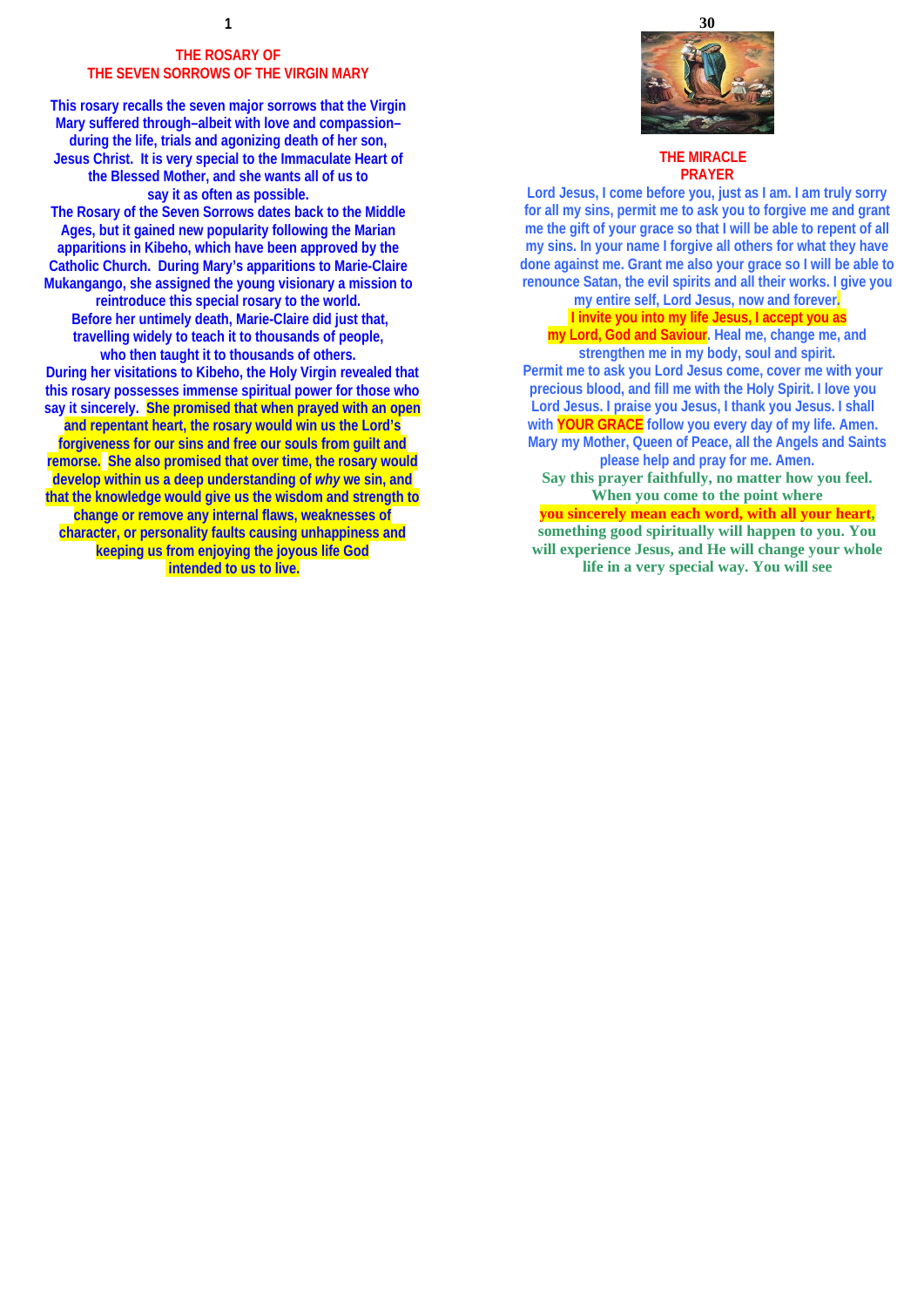**IF I AM UNWANTED**

**Why must so many couples wait 5 – 10 years to adopt a baby like ME?** 

### **IF MY BODY OR MIND ARE NOT PERFECT**

**Why am I less valuable than YOU? Don't we all struggle with some kind of handicap? Like anyone else I need a chance to conquer my handicaps and discover the joys of living.** 

# **IF YOU FEAR I WOULD LEAD A LIFE OF POVERTY AND DISPAIR**

**How would you show your compassion by taking MY LIFE?**

# **Please love and accept ME,**

### **don't just pity, and reject me.**

**You alone have that special love that can reach past our circumstances and discover** 

# **my worthiness, my UNIQUE value**.

**Mother, maybe I can never call you that, and be apart of YOUR life, but I can bring a great deal of love and joy into the lives of others. and I would be content just knowing of your unselfish love for me and have spared my life**. **And I thank you from the bottom of my heart and with all my being if you do that for me right now**

**The Rosary of the Seven Sorrows contains all the power you need to change your life for the better, obtain peace and happiness, realise your true potential, fulfil all your dreams, and** *grow closer* **to God's light. During one of her many visions to Marie-Claire, the Holy Virgin suggested that it be prayed as often as possible, but especially on Tuesdays and Fridays: Tuesday being the day Mary first appeared to Marie-Claire, and Friday being the day Christ was crucified. The Blessed Mother also stressed that The Rosary of the Seven Sorrows is intended to complement–***and in no way replace***– the traditional rosary. Pray both rosaries regularly and you will be doubly blessed!** 

**The following is a description of this amazing rosary as the Virgin Mother herself taught it to Marie-Claire in Kibeho. It may be prayed aloud or contemplated silently, alone or with others; the key is for the prayers, reflections, and meditations to always come from the depths of your heart. I speak from experience when I promise that you will never regret learning this wonderful rosary and that you will soon lose track of the countless blessings that praying it will bring into your life. It is my hope that more people than ever before will learn just how amazing this rosary is. Please note that you do not necessarily need any special beads to say these prayers; (It is, however, important that when you reach each sorrowful Dolour, you take a moment to meditate on the magnitude of Mary's suffering..… and the strength of her love)**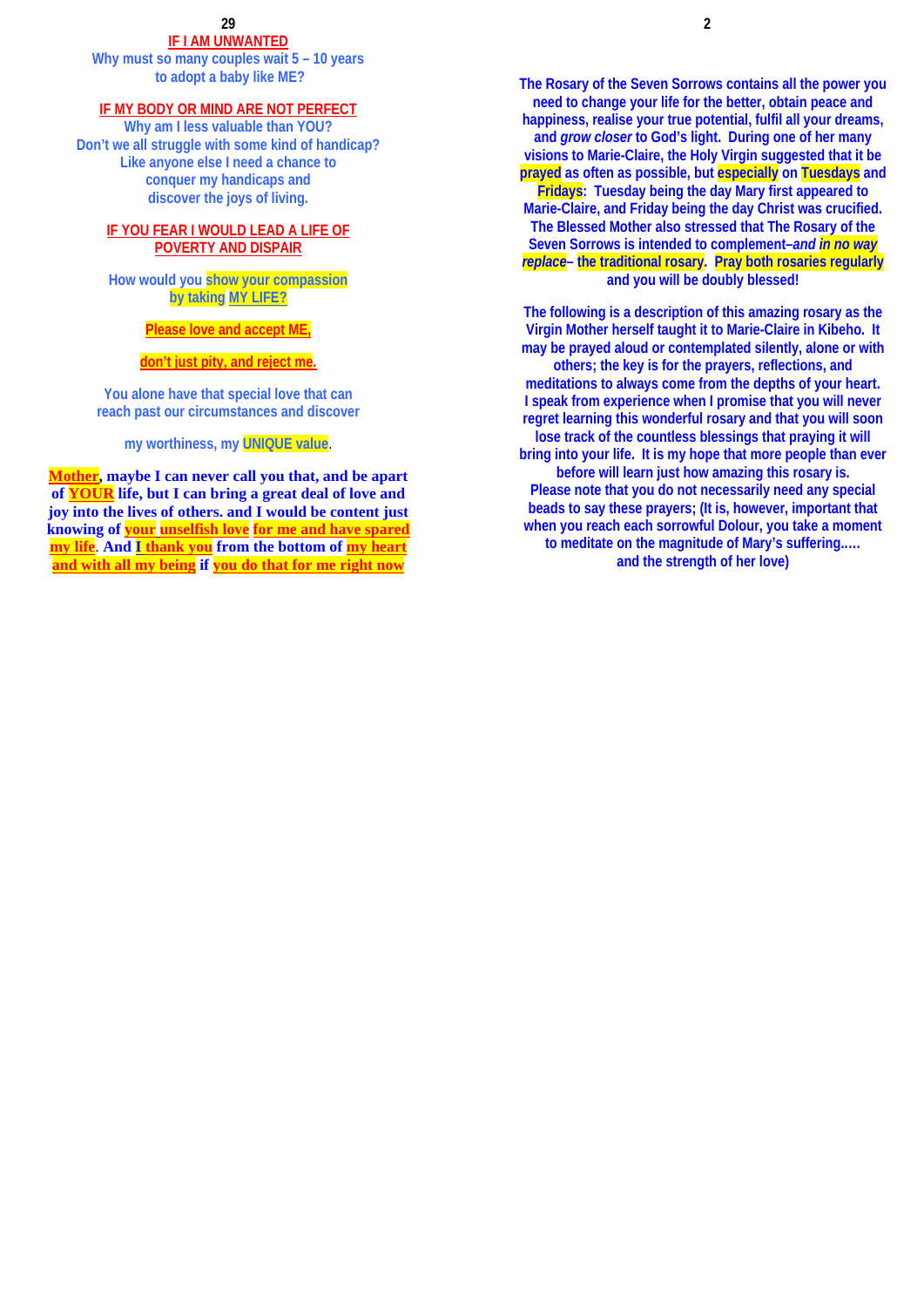**Make the sign of the Cross In the name of the Father, and of the Son, and of the Holy Spirit. Amen.** 

### **The Apostles' Creed**

**I believe in God the Father Almighty, Creator of Heaven and Earth. I believe in Jesus Christ, His only Son, Our Lord. He was conceived by the Power of the Holy Spirit and was born of the Virgin Mary. He suffered under Pontius Pilate, was crucified, died and was buried. He descended to the dead. On the third day He rose again. He ascended into Heaven, and is seated at the right Hand of the Father. He will come again to judge the living and the dead.** 

**I believe in the Holy Spirit, the Holy Catholic Church, the communion of saints, the forgiveness of sins, the resurrection of the body and life everlasting. Amen.**

### **Introductory Prayer**

**Jesus, My God, I offer You this rosary for Your glory, so that I may honour Your Holy Mother, the Blessed Virgin Mary so I can share and meditate upon her suffering. I humbly beg You to give me true repentance for all my sins. Give me wisdom and humility so that I may receive all the graces contained in this prayer and most especially in the next.** 

### **Act of Contrition-**

**O my God, I am heartily sorry for having offended You and I detest all my sins because I dread the loss of Heaven and the pains of hell; but most of all because they offend You, my God, who are all good and deserving of all my love. I firmly resolve, with the help of Your grace, to confess all my sins, to do penance, and to amend my life. Amen.** 

### **28 I AM A FIRST TRMESTER BABY AND I DO NOT WANT TO DIE BEFORE I AM BORN PLEASE HELP ME AND MY MOTHER**



# **IF I AM NOT A HUMAN BEING What kind of being am I? IF I AM ONLY A PART OF MY MOTHER'S BODY**

**Why do I have my own sex, blood type, Finger prints and toe prints? Why is my genetic make-up completely different? My digestive, circulatory, nervous and respiratory systems are already working. My heart beat and brain waves can be recorded, and show regular patterns. I can taste, swallow, hiccup, make a fist and Suck my thumb.** 

## **IF MY EXISTANCE HAS NO MEANING**

**Why do I respond to my mother's voice? And wake and sleep with her? And dream? Why do I react to light and to heat? And squint? And frown? And why is almost my entire body sensitive to touch? IF I AM JUST A BLOB OF TISSUE Why would I feel myself painfully torn apart by the Abortionist suction-machine? Why would I react so violently to the cutting of his knife-like curette?**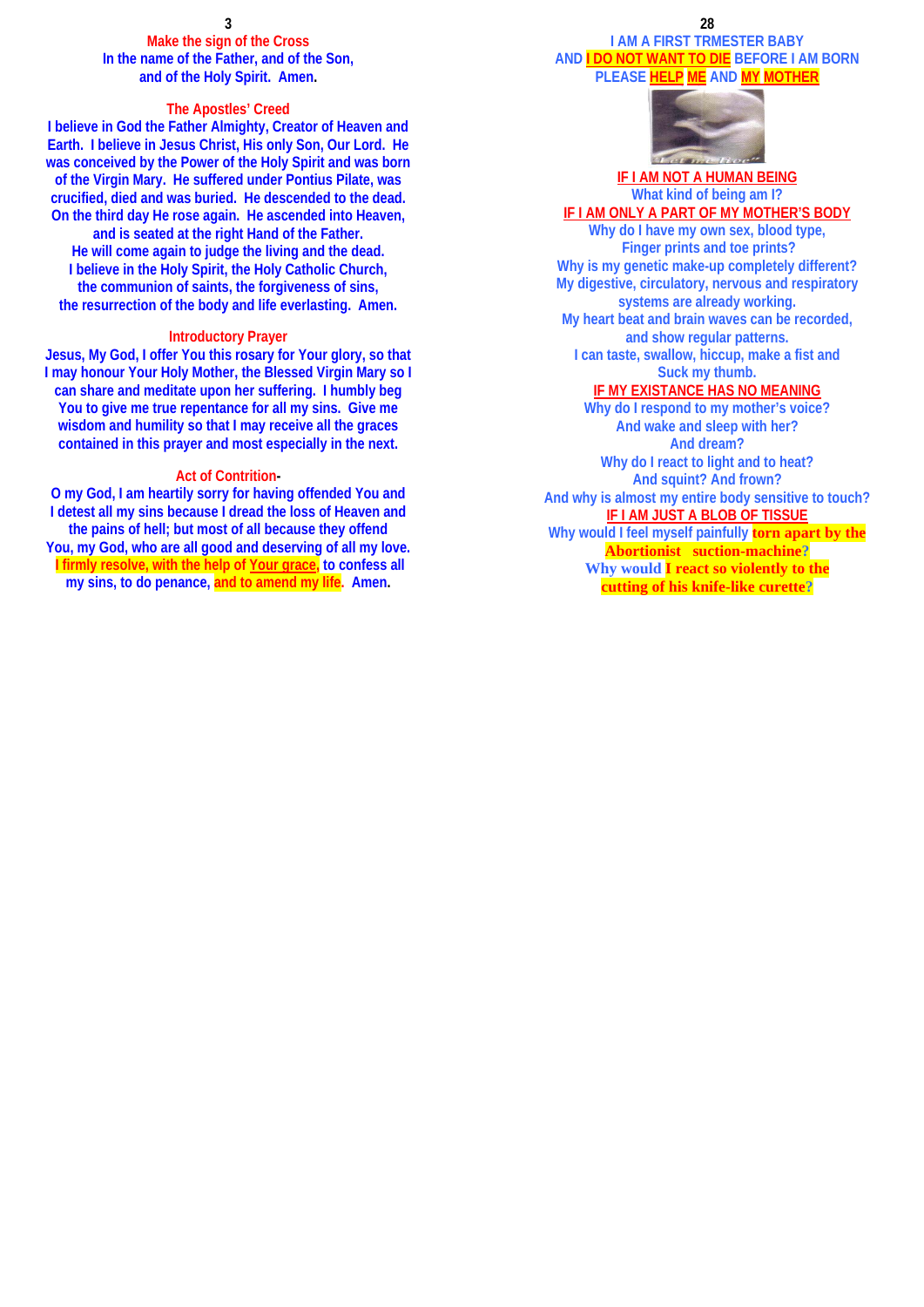# **27 Our Lady of Guadalupe Virgin & Mother**



**PRAY FOR ME AND MY MOTHER Pregnancy Support Bankstown (02) 8709 9333**

**In honour of Mary's Immaculate Conception Say 3 Hail Mary's & 3 Glory Be to the Father** 

**Most Merciful Mother, remind us always about the sorrows of your Son, Jesus.** 

## **The 1st First Sorrowful Dolour**

**The Prophecy of Simeon (Luke 2:22-35) The Blessed Virgin Mary took Jesus to the temple, as tradition demanded that all newborns be blessed in the temple before God. There, the old Simeon held the Baby Jesus in his arms, and the Holy Spirit filled his heart. Simeon recognised Jesus as the promised Saviour and lifted the Child high towards Heaven, thanking God for granting his wish that he would live long enough to behold the Messiah.** 

**"***Now your servant may depart this life in peace, my Lord"* **he said. Then he looked upon Mary and proclaimed, "***And you, woman, a sword of sorrow will pierce your heart because of the suffering that shall befall your Child***".** 

**The Blessed Virgin Mary knew that she had given birth to the Saviour of humankind, so she immediately understood and accepted Simeon's prophecy. Although her heart was deeply touched by this favour of bearing the Child Jesus, her heart remained heavy and troubled, for she knew what had been written about the ordeals and subsequent death of the Saviour. Whenever she saw her Son, she was constantly reminded of the suffering he would be subjected to, and his suffering became her own. Say 1 Our Father (The Lord's Prayer) & 7 Hail Mary's & Glory be to the Father**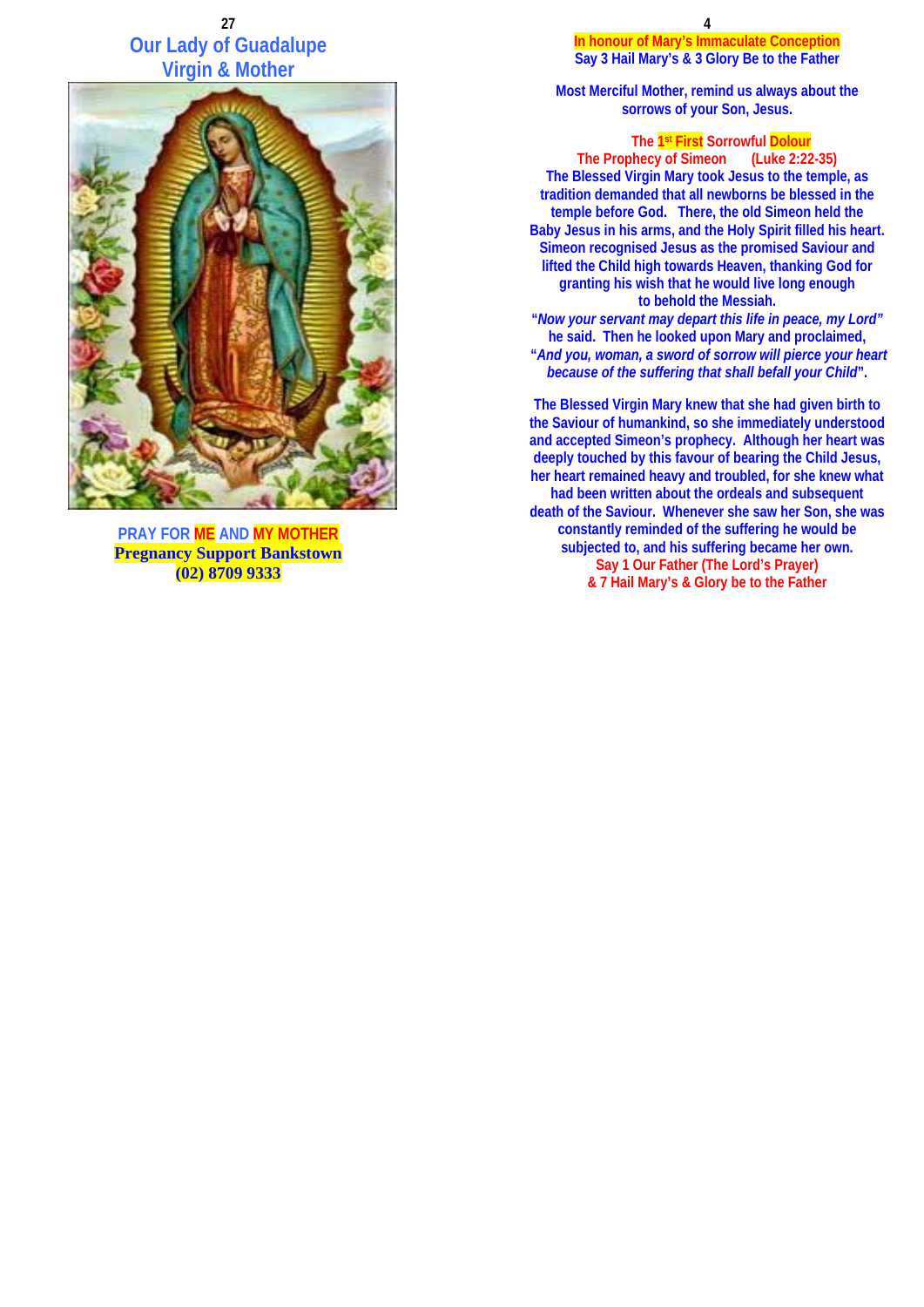# **Let us Pray**

**Beloved Mother Mary, whose heart suffered beyond bearing because of us, teach us to suffer with you and with love, and to accept all the suffering God deems it necessary to send our way. Let us suffer, and may our suffering be known to God alone, like yours and that of Jesus. Do not let us show our suffering to the world, so it will matter more and be used to atone for the sins of the world.** 

**You, Mother, who suffered with the Saviour of the world, we offer you our suffering, and the suffering of the world, because we are your children. Join those sorrows to your own and to those of the Lord Jesus, then offer them to God the Father.** 

**You are a Mother greater than all.**

**The grace that I ask is that I may love you henceforth with all my heart and my mind. Inflame my soul entirely with Your holy love. I love you, O my God, who became an infant for me. Grant that I may never cease to love You. Amen.** 

**O Mary, my mother, You are all-powerful by your prayers. I ask but one favour of You, that You will pray to Jesus for me. Amen.** 

### **Ancient Prayer to Mary**

**WE fly to thy patronage, O Holy Mother of God. Despise not our prayers in our necessities but Ever deliver us from all dangers, ever Glorious and Blessed Virgin**.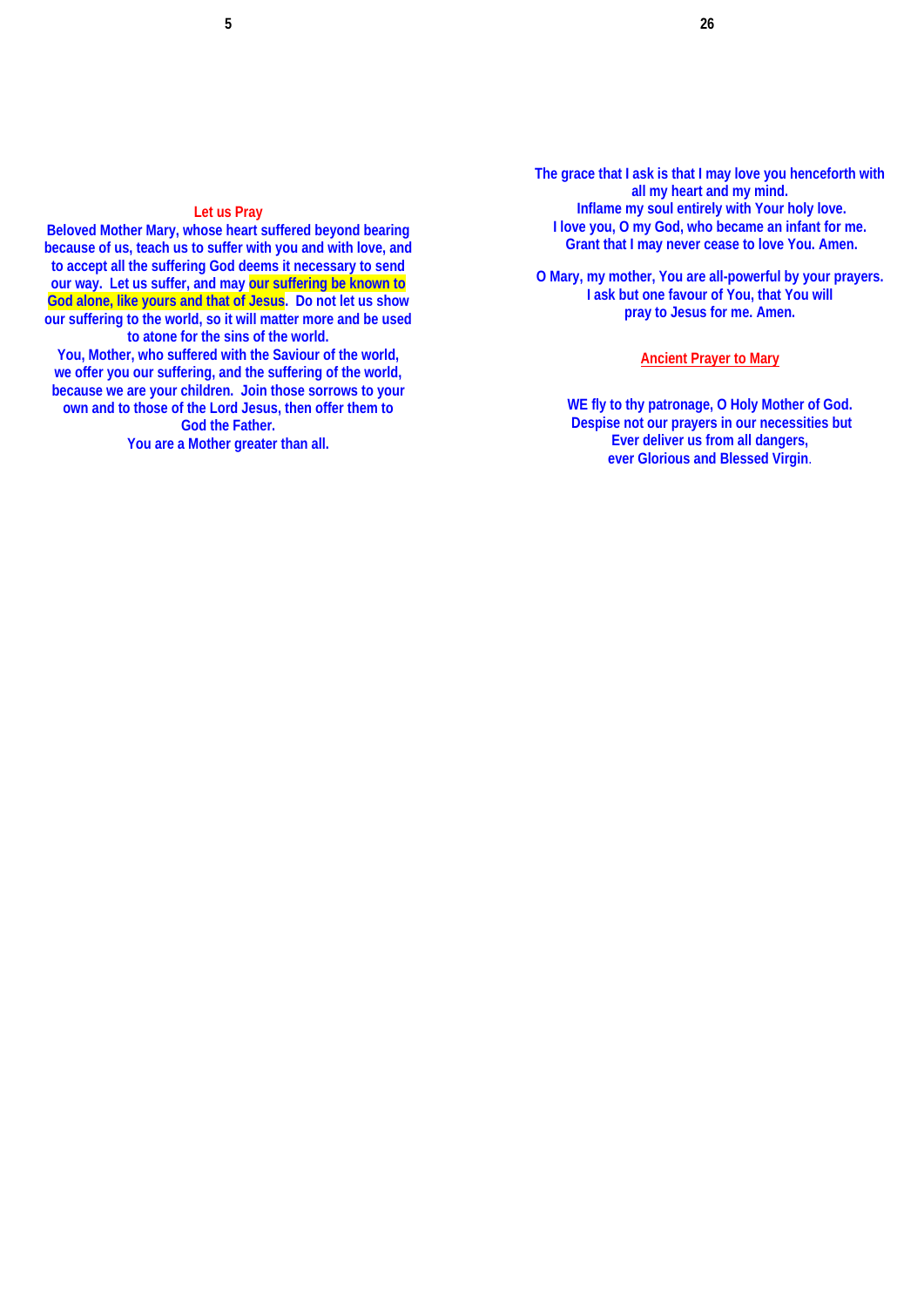**5) Eternal Father permit me to offer to your honour and glory, and for my own salvation, and for the salvation of the whole world The humility, mortification, patience, charity, all the virtues of the Child Jesus and I thank and love and bless you for the** 

**ineffable mystery of the incarnation of the** 

# **Divine Word.**

**1 Glory Be Etc. (Bow your Head & say) And the Word was made flesh, And dwelt among us. Let us Pray**

**O God, whose only begotten Son was made manifest to us in the substance of our flesh, grant we beseech you that through Him, whom we acknowledge to be like ourselves, our souls may be inwardly renewed. Who lives and reigns with you forever and ever. Amen. Prayer to the Infant Jesus O adorable Infant, I should not dare to present myself before You did I not know that You Yourself invited me to approach You. It is I by my sins who made You shed so many tears in the** 

**stable of Bethlehem but since You came upon earth to pardon penitent sinners, vouchsafe to pardon me. I sincerely repent of having despised You,** 

**my Lord and my God, who are so good and have loved me so much.** 

**CONT**

**Most Merciful Mother, remind us always about the sorrows of your Son, Jesus.**

**The 2nd Second Sorrowful Dolour The Flight into Egypt (Matthew 2:13-15)** 

**Mary's heart broke and her mind was greatly troubled when Joseph revealed to her the words of the angel. They were to wake up quickly and flee to Egypt because Herod wanted to kill Jesus. The Blessed Virgin Mary hardly had time to decide what to take or leave behind; she took her Child and left everything else, rushing outside before Joseph so that they could hurry as God wished. Then she said, "***Even though God has power over everything, He wants us to flee with Jesus, His Son. God will show us the way, and we shall arrive without being caught by the enemy***". Because the Blessed Virgin Mary was the mother of Jesus, she loved Him more than anyone else. Her heart was deeply troubled at the sight of her Infant Son's discomfort, and she suffered greatly because He was cold and** 

#### **shivering.**

 **While she and her husband were tired, sleepy and hungry during this long travel, Mary's only thought was about the safety and comfort of her Child. She feared coming faceto-face with the soldiers who had been ordered to kill Jesus because she was aware that the enemy was still in Bethlehem. Her heart remained constantly anguished during this flight. She also knew that where they were going, there would be no friendly faces to greet them.** 

> **Say 1 Our Father (The Lord's Prayer) & 7 Hail Mary's & Glory be to the Father**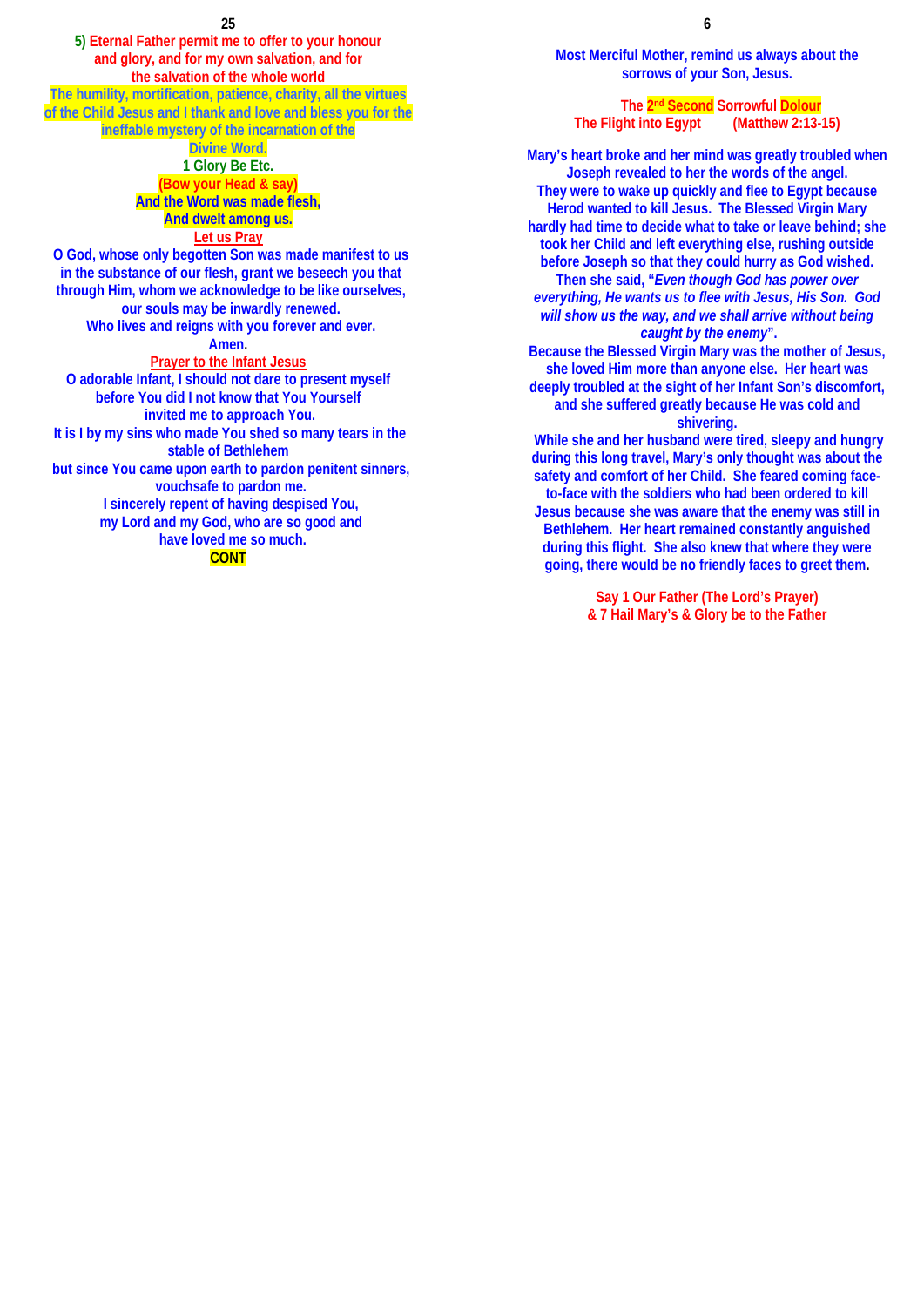# **24**

**Let us Pray 1) Eternal Father permit me to offer to your honour and glory, and for my own salvation, and for the salvation of the whole world, The mystery of the birth of our** 

**Divine Saviour.** 

# **Now Say**

**1 Glory Be, Etc.**

**2) Eternal Father permit me to offer to your honour and glory, and for my own salvation, and for the salvation of the whole world, The sufferings of the most Holy Virgin and of St Joseph in that long and weary journey from Nazareth to Bethlehem.** 

**Permit me to offer you the sorrow of their hearts when they found no place wherein to shelter themselves when the** 

# **Saviour of the World was to be born.**

**1 Glory Be, Etc. 3) Eternal Father permit me to offer to your honour and glory, and for my own salvation, and for the salvation of** 

### **the whole world,**

**The sufferings of Jesus in the stable** 

# **Where he was born.**

**1 Glory Be Etc. 4) Eternal Father permit me to offer to your honour and glory, and for my own salvation, and for the salvation of the Whole world, The pain, which the Holy Child Jesus felt in his tender body when he submitted to circumcision. Permit me to offer you that Precious Blood which for the first time was shed for** 

> **the salvation of the Whole human race. 1 Glory Be Etc.**

# **Let us Pray**

**Beloved Mother Mary, who has suffered so much, give us your courageous heart. Give us strength so that we can be brave like you and accept with love the suffering God sends our way. Help us to also accept all the suffering we inflict upon ourselves and the suffering inflicted upon us by others. Heavenly Mother, you purify our suffering so that we may give glory to God and He will save our souls.**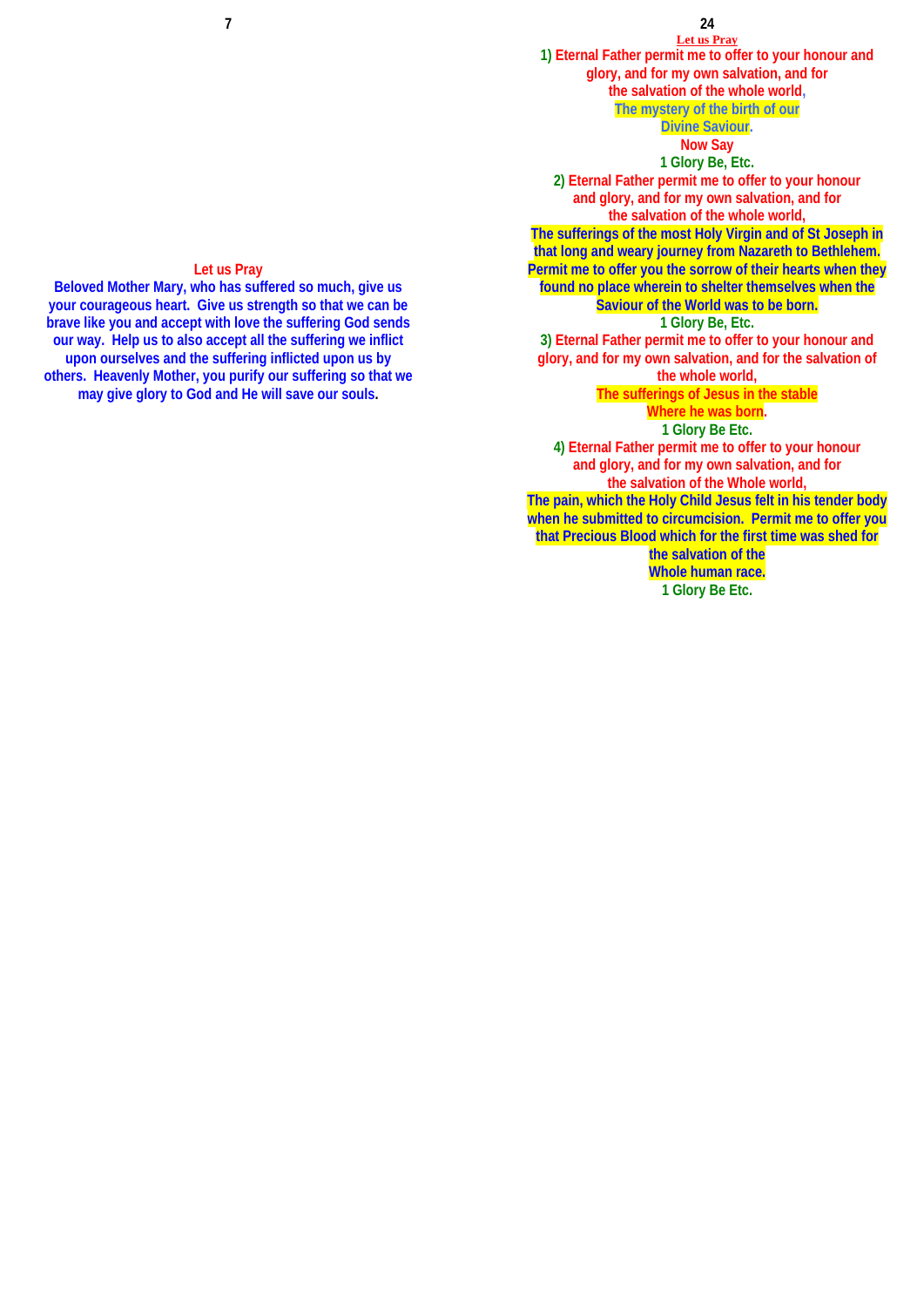**Most Merciful Mother, remind us always about the sorrows of your Son, Jesus.** 

**The 3rd Third Sorrowful Dolour** 

**The Loss of the child Jesus (Luke 2:41-52)** 

**Jesus is the only begotten Son of God, but He was also Mary's Child. The Blessed Virgin Mary loved Jesus more than herself because He was her God. Compared to other children, He was most unique because He was already living as God. When Mary lost Jesus on their way back from Jerusalem, the world became so big and lonely that she believed she could not go on living without Him, so great was her sorrow. (She felt the same pain her Son felt when He was later abandoned by His apostles during the Passion).** 

**As the Holy Mother looked anxiously for her beloved Son, deep pain welled in her heart. She blamed herself, asking why she did not take greater care of Him. But it was not her fault; Jesus no longer needed her protection as before. What really hurt Mary was that her Son had decided to stay behind without her consent. Jesus had pleased her in everything so far; he never disobeyed her in any way, nor would he ever displease his parents. She knew that He always did what was necessary, so she never suspected him of being disobedient**.

> **Say 1 Our Father (The Lord's Prayer) & 7 Hail Mary's & Glory be to the Father**

# **Novena to Baby Jesus**



**Novena ( 9 days Prayer) to the Divine Infant Five (5) Offerings to the Infant Jesus- (Suitable for a Christmas Novena Starting on 16 Dec and Finishing on 24 Dec.) But it can be said any other time**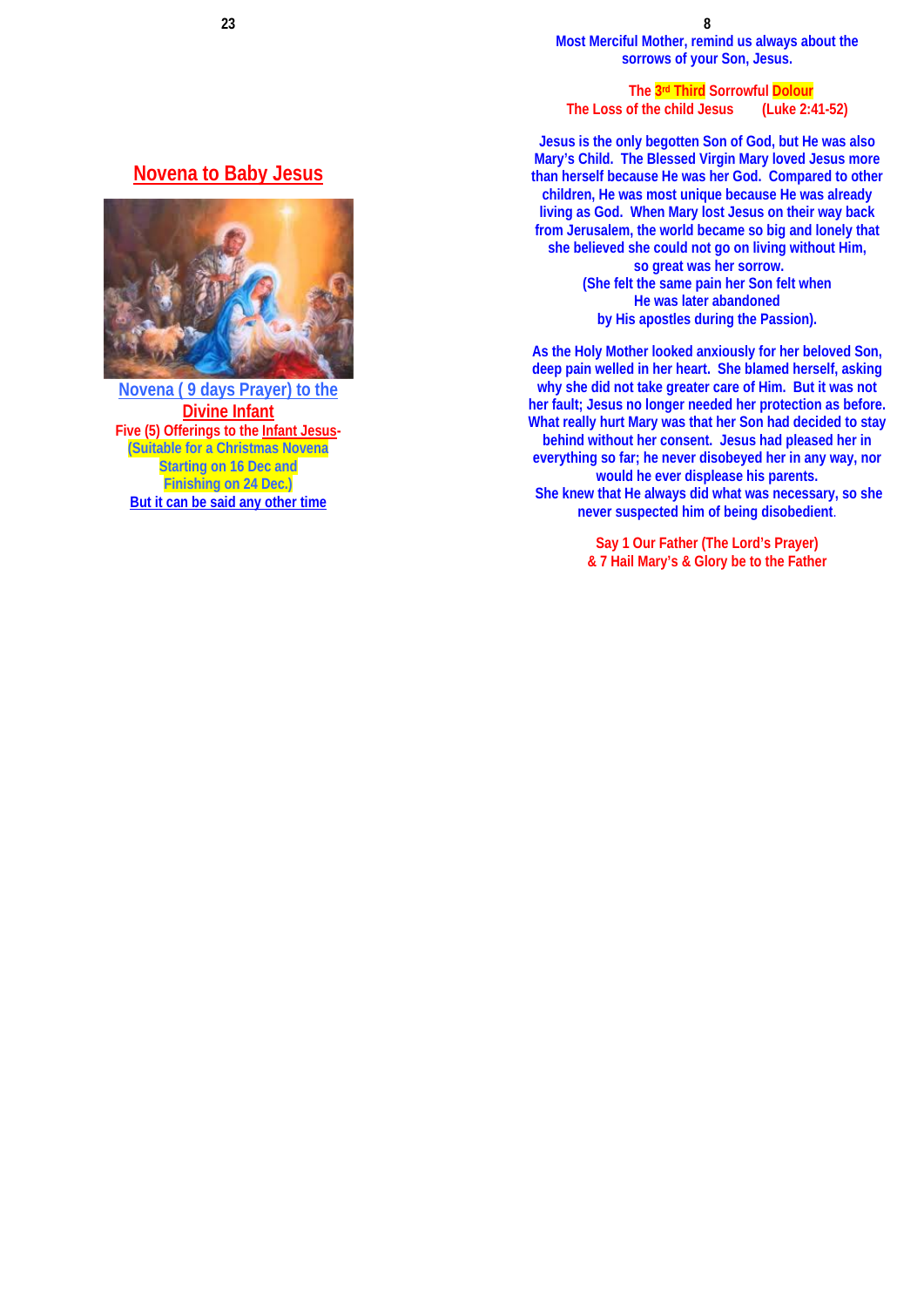**Your Father in Heaven is listening to everything that you are telling him, most especially if you talk to Him from your heart, and if you speak to Him like speaking to your BEST FRIEND YOU could EVER have, but do not forget that He can also read your mind and heart before you even think them yourself, but He still wants to hear them coming from YOU Also remember that Everything you do here on this Earth is witnessed in Heaven too The Chaplet of the Holy Wound Bless yourself with the sign of the Cross Opening prayer Let us pray one time O my Jesus, Divine Redeemer, Permit me to ask you to Be Merciful to me and to the whole world. Amen. Holy God, Holy Mighty God, Holy immortal God, Have mercy on me and on the whole world. Grace and Mercy, O My Jesus, in the present danger, Cover us with Your Precious Blood. Amen. Eternal Father, I implore Your Mercy, Through the Precious Body and Blood of Your dearly beloved Son Jesus. Forever present in the Eucharist. Amen Use your Rosary beads to say the following prayer While you are Looking at the Crucified Jesus And meditating on the Sorrowful Passion & His 5 wounds. 5 Large beads or Our Father beads: Let us pray Eternal Father, permit me to humbly offer You all the Precious and Holy Wounds seen and unseen, known and unknown from head to toes of Our Lord and Saviour Jesus Christ , Forever present in the Eucharist, To heal the wounds of my soul And the souls of the whole world, Also to heal and save ALL dying souls and for the early release of the Holy Souls In purgatory Also, for the conversion, reparation and atonement of ALL non believers and in union with Our Lady of Guadalupe for the reparation and atonement of ALL involved in or with Contraception, and to stop all abortion and euthanasia 10 Small beads or Hail Mary beads: Let us pray LEADER: My Jesus in the Eucharist, Pardon and Mercy ALL: Through the merits of all Your Sacred Wounds. Finish with** 

**May the Divine assistance remain always with us And may the souls of the faithful departed Through the Mercy of God rest in peace. Amen**

**Let us Pray Beloved Mother Mary, teach us to accept all our sufferings because of our sins and to atone for the sins of the whole world.**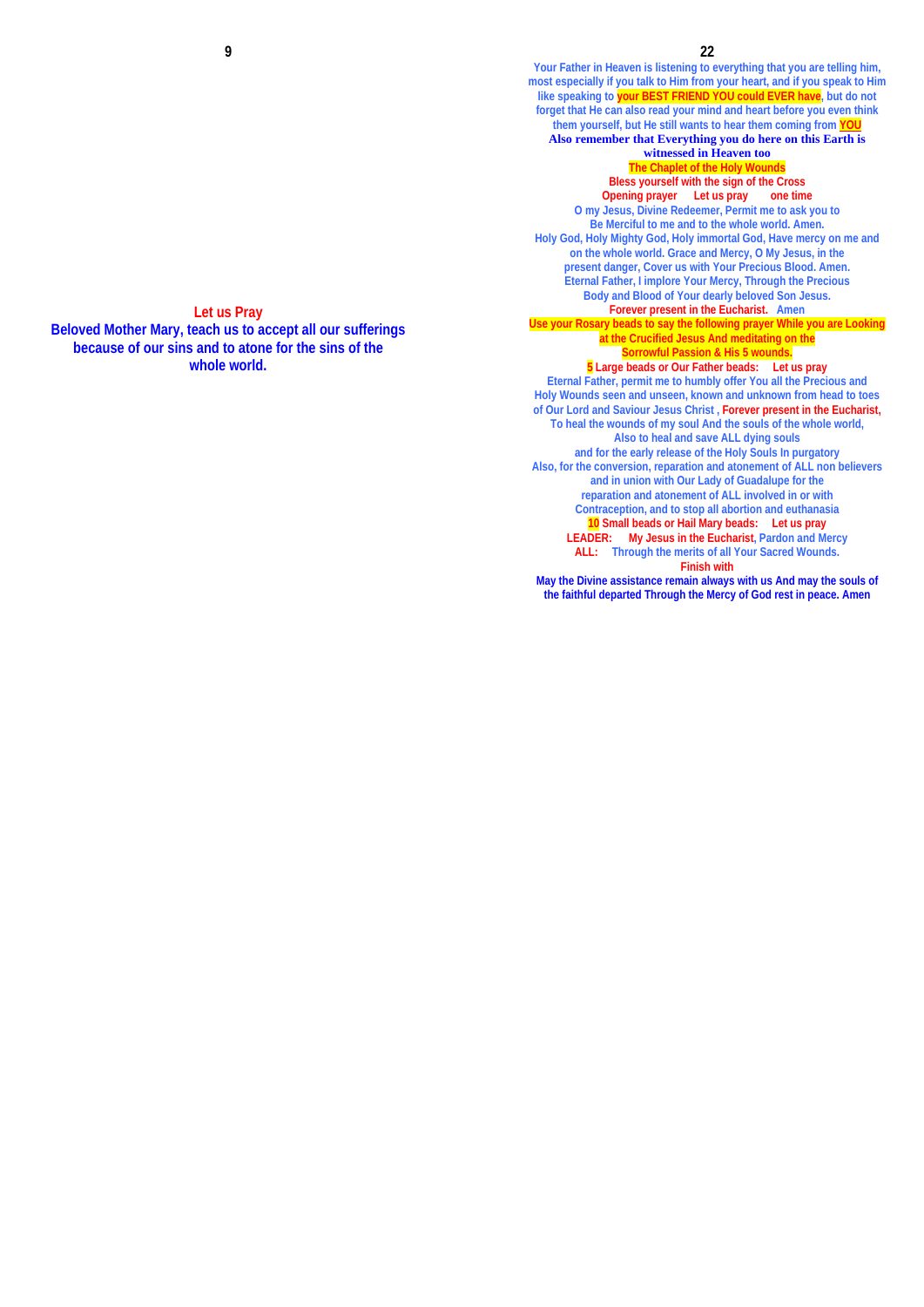#### **Jesus said: "Never before was there a time of such Mercy as NOW. USE IT"**

**My Heart, in Its Love for mankind, wishes to pour itself out completely. Open this Heart. You may do so by asking Me for pardon and mercy. I wish to give them to all mankind. Never before was there a time of such Mercy as NOW. USE IT Pray unceasingly for pardon and mercy; But pray with unshakable trust. Teach as many people as possible to do the same. I will hear you. I wait with deepest yearning For you to seek My Mercy. It is the Mercy of My Heavenly Father That you are thereby asking. I want these prayers to be prayed throughout the world.**

**Believe firmly in this: I can give you no greater proofs of grace than those that I have promised you for your veneration of My Sacred Wounds and My Sacred, Precious Blood. These are priceless graces that are associated with the prayers of Merciful Love. I wish these prayers to be prayed throughout the world' For they are the most effective remedy for THIS AGE, Which so greatly needs HELP and REDEMPTION How can you still hesitate, given such crushing need and My so often and so Urgently repeated appeals for YOUR PRAYERS** and **YOUR INTERC** 

**Jesus, Mary, I LOVE YOU Save Souls Repeat many times and teach it to others Jesus said " every time you say this prayer it atones for thousands of blasphemies** 

**Promises given to sister Mary Martha Chambon, a humble lay sister of the Visitation order of Chambery, France, who dead in the odor of sanctity, March 21st 1907, received this prayer from the Lord Himself, as she affirmed, and with it a double mission to adore and pray the Sacred Wounds unceasingly and to revive this devotion in the hearts of the faithful** 

**" The soul who during life has honored and studied My Wounds, and has offered them to the Eternal Father and for the souls in purgatory, will be accompanied at the moment of death by the Holy Virgin Mary and by the Angles, and Myself on the Cross all Brilliant in Glory, and will receive that soul and crown her."** 

**Do not forget that prayer is a conversation between you and God your Father, so when you talk to your Father DO NOT rattle off your words, but say your words slowly, think of what you are saying to Him, say what you mean, and mean what you say, and** 

**have faith and believe**

**Most Merciful Mother, remind us always about the sorrows of your Son, Jesus.** 

**The 4th Fourth Sorrowful Dolour Mary meets Jesus on the Way to Calvary (Luke 23:27-31)** 

**Mary witnessed Jesus carrying the heavy cross alone – the cross on which He was to be crucified. This did not surprise the Blessed Virgin Mary because she already knew about the approaching death of Our Lord. Noting how her Son was already weakened by the numerous hard blows given by the soldiers' whips with multiple tails and with claws at the end, she was filled with anguish at His pain.** 

**The solders kept hurrying and pushing Him, though He had no strength left. He fell, exhausted, unable to raise Himself. At that moment, Mary's eyes, so full of tender love and compassion, met her Son's eyes, which were pained and covered with blood. Their hearts seemed to be sharing the load: every pain He felt, she felt as well. They knew that nothing could be done except to believe and trust in God and dedicate their suffering to Him. All they could do was put everything in God's hands.** 

> **Say 1 Our Father (The Lord's Prayer) & 7 Hail Mary's & Glory be to the Father**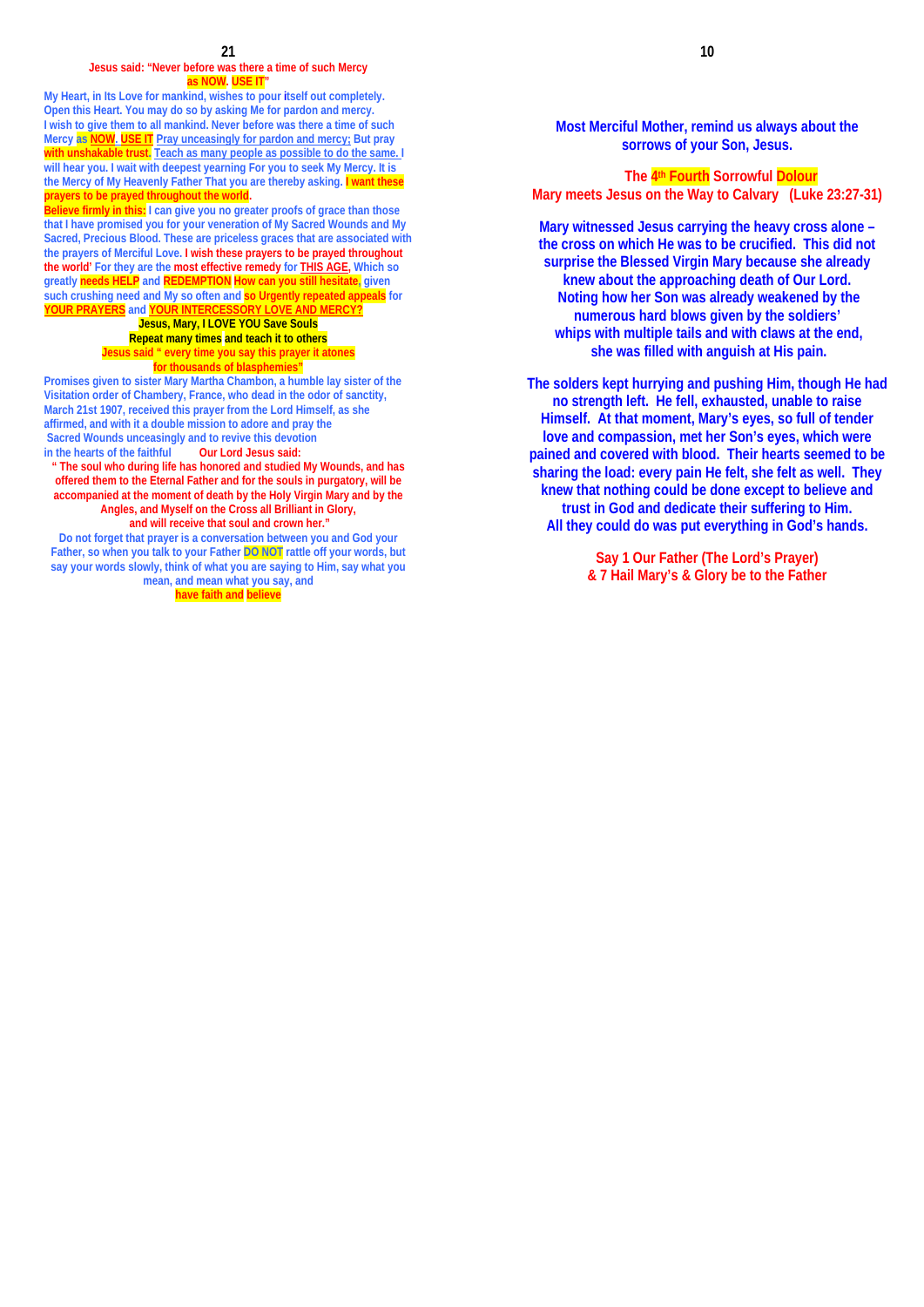## **Think of One Dolour of the Rosary while praying your 7 Hail Mary's**

## **Our Father**

**Our Father, who art in Heaven, hallowed be Thy Name, Thy Kingdom come, Thy Will be done on earth as it is in Heaven. Give us this day our daily bread, and forgive us our trespasses as we forgive those who trespass against us, and lead us not into temptation, but deliver us from evil. Amen.** 

### **Hail Mary**

**Hail Mary, full of Grace, the Lord is with Thee. Blessed art thou among all women, and blessed is the fruit of thy womb, Jesus. Holy Mary, Mother of God & our Mother, pray for us sinners now and at the hour of our death. Amen**.

**Glory be to the Father Glory be to the Father, and to the Son, and to the Holy Spirit. As it was in the beginning, is now, and ever shall be,** 

**world without end. Amen**. **Wounds of Jesus** 



### **Let us Pray**

**Beloved Mother Mary, so stricken with grief, help us to bear our own suffering with courage and love so that we may relieve your sorrowful heart and that of Jesus. In doing so, may we give glory to God who gave you and Jesus to humanity. As you suffered, teach us to suffer silently and patiently. Grant us the grace of loving God in everything.** 

**O Mother of Sorrows, most afflicted of all mothers, have mercy on the sinners of the whole world for we do not know what we do.**

**11**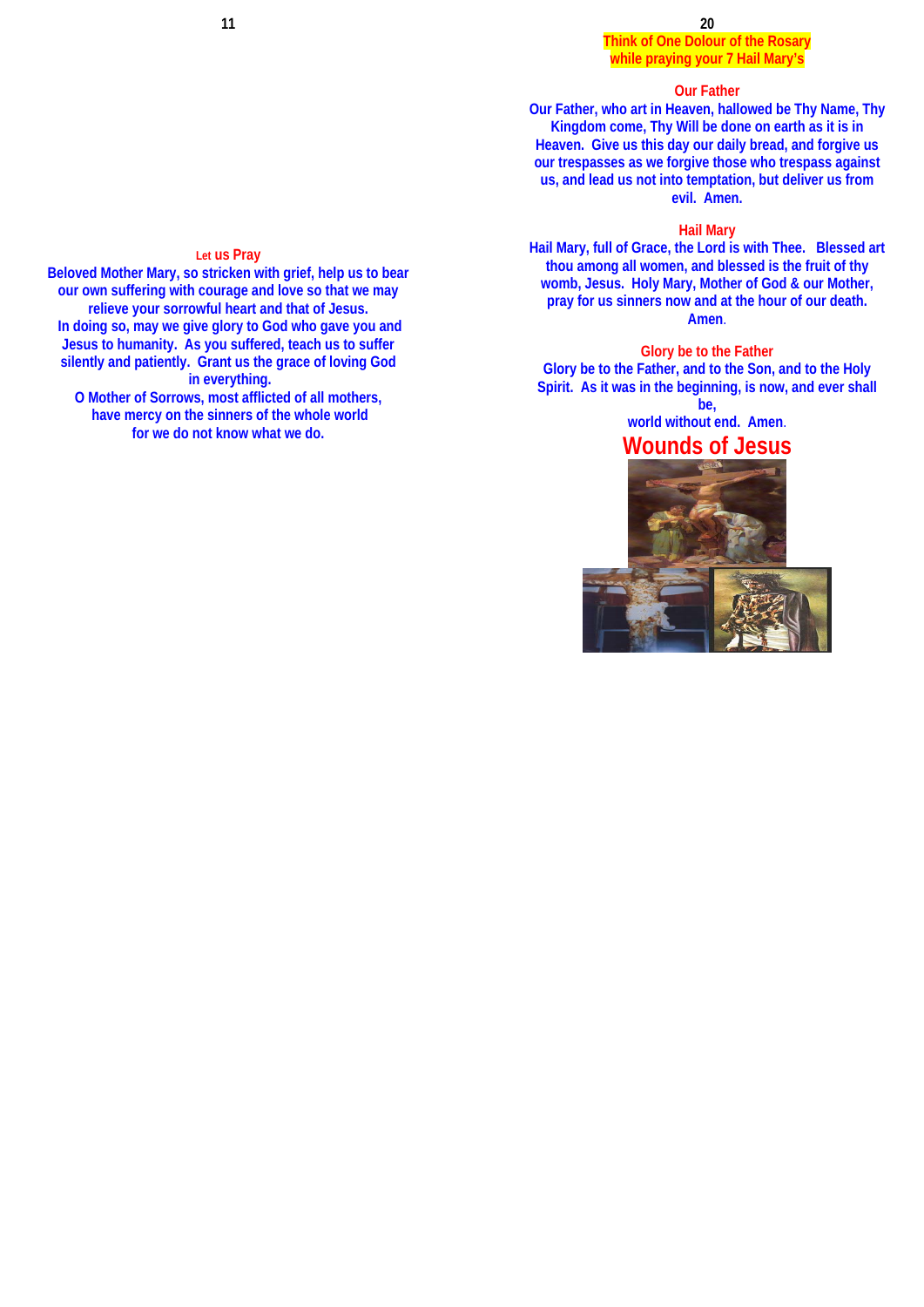### **Hail Holy Queen**

**Hail, Holy Queen, Mother of Mercy, hail our life, our sweetness and our hope. To thee do we cry, poor banished children of Eve. To thee do we send up our sighs, mourning and weeping in this valley of tears. Turn then, most gracious Advocate, thine eyes of mercy towards us, and after this our exile, show unto us the blessed fruit of thy womb, Jesus. O clement, O loving, O sweet Virgin Mary. Pray for us, O Holy Mother of God & our Mother, that we may be made worthy of all the promises of Christ.**

### **Let us pray**

**O God, whose only begotten Son, by His life, death and resurrection, has purchased for us the rewards of eternal life; grant, we beseech thee, that meditating upon these Mysteries of the Most Holy Rosary of the Blessed Virgin Mary, we may imitate what they contain and obtain what they promise, through the same Christ, Our Lord. Amen.** 

> **May the divine assistance remain always with us And may the souls of the faithful departed Through the Mercy of God rest in peace. Amen**

**Congratulations on finishing the Rosary of the Seven Sorrows of the Virgin Mary. Now make the sign of the cross to wipe away the tears Mary shed during the Passion of Jesus, and rest assured that your prayers will be answered**

.

**Most Merciful Mother, remind us always about the sorrows of your Son, Jesus.** 

### **The 5th Fifth Sorrowful Dolour Mary stands at the Foot of the Cross (John 19:25-27)**

**The Blessed Virgin Mary continued to climb the mount of Calvary, following behind Jesus painfully and sorrowfully, yet suffering silently. She could see Him staggering and falling with the cross some more, and she witnessed her Son being beaten by the soldiers who pulled His hair to force Him to stand up.** 

**Despite his innocence, when Jesus reached the top of Calvary, He was ordered to confess in front of the crowd so they could laugh at Him. Mary deeply felt her Son's pain and humiliation, particularly when His tormentors forced Him to strip off what was left of His clothing. The Blessed Virgin Mary felt sick at heart seeing these tyrants crucifying her Son naked, shaming Him terribly, merely to amuse the jeering crowd. (Jesus and Mary felt more disgrace than normal people did when undressed because They were holy and without sin).** 

**The Blessed Virgin Mary felt pain beyond bearing when Jesus was stretched out on the cross. His murderers sang merrily as they approached Him with hammers and nails. They sat on Him heavily so that He could not move when they spiked Him to the wood. As they hammered the nails through His hands and feet, Mary felt the blows in her heart; the nails pierced her flesh as they tore into her Son's body. She felt her life fading away. CONT.>**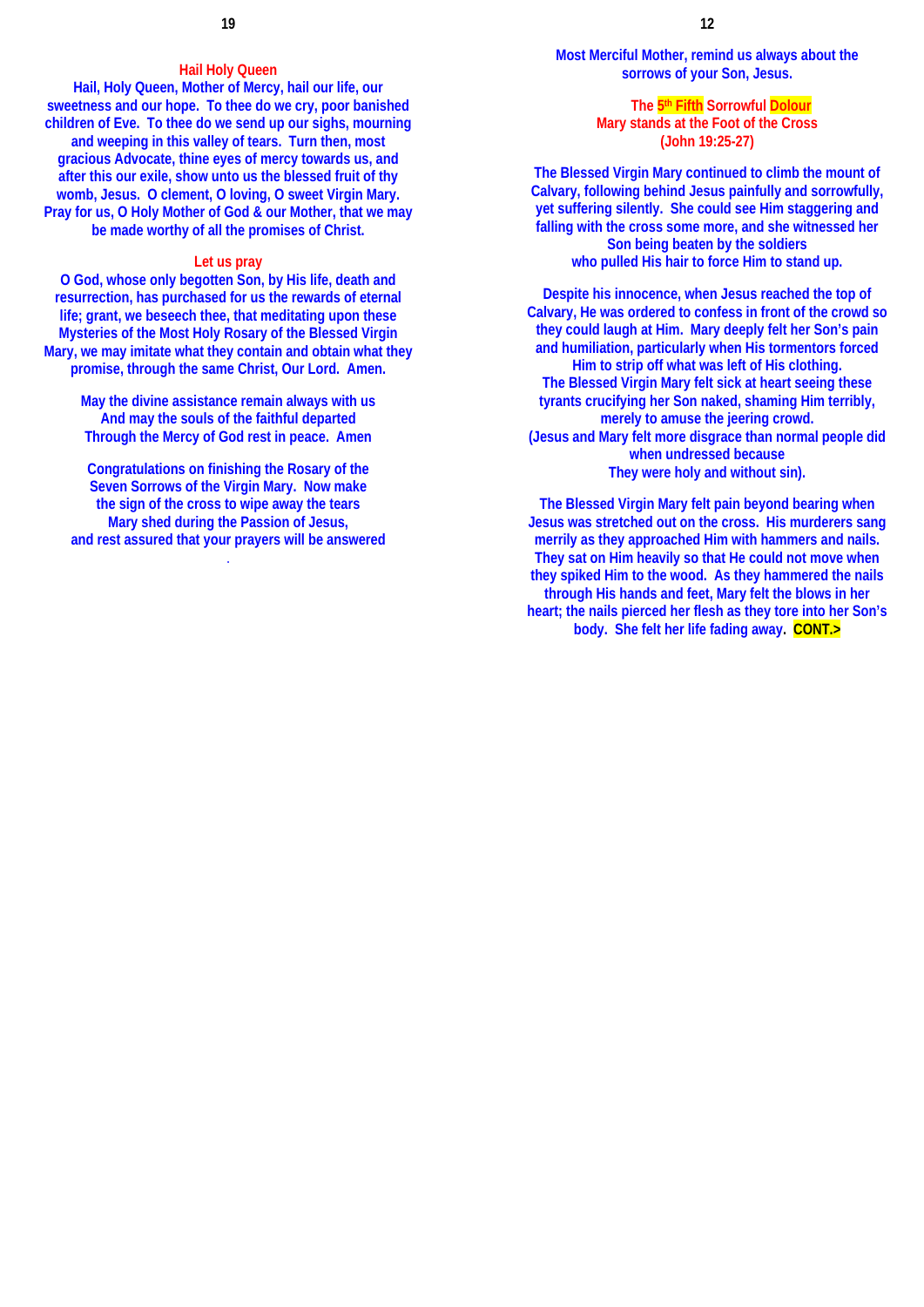**Most Merciful Mother, remind us always about the sorrows of your Son, Jesus.** 

## **Concluding Prayer-**

**Beloved Mother Mary, Queen of Martyrs, your heart suffered so much. I beg you, by the merits of all the tears you shed in these terrible and sorrowful times, to obtain for me and all the sinners of the world, the grace of complete sincerity and repentance for all our sins. Amen.** 

### **Say 3 times**

**Mary, who was conceived without sin and**  who suffered for us, **pray for us. Now Say 3 Hail Mary's & 3 Glory Be Say in honour of Mary's Virginity:** 

**Virgin before birth, Mother of God, pray for us Say 1 Hail Mary Virgin in birth, Mother of God, pray for us Say 1 Hail Mary. Virgin after birth, Mother of God, pray for us Say 1 Hail Mary. Then say 3 Glory be to the Father**.

### **Prayer for the Pope & his intentions**

**Say 1 Our Father, 3 Hail Mary's, and 1 Glory be to the Father Prayer** 

**May the Lord preserve him and give him life, and make him blessed upon the earth, and deliver him not up to the will of his enemies but fill him with all the gifts of the Holly spirit.**

**As the soldiers lifted the cross to drop it into the hole they had dug, they deliberately jerked it, causing the force of Jesus' bodyweight to tear through the flesh on His hands and expose His bone. The pain shot through His body like liquid fire. He endured three excruciating hours nailed on the cross, yet the physical pain was nothing compared to the agonizing heartache He was forced to bear seeing His mother suffering below Him. Mercifully, He finally died.** 

> **Say 1 Our Father (The Lord's Prayer) & 7 Hail Mary's & Glory be to the Father**

# **Let us Pray**

**Beloved Mother Mary, Queen of Martyrs, give us the courage you had in all your sufferings, so that we may unite our sufferings with yours and give glory to God. Help us follow all His commandments and those of the Church, so that Our Lord's sacrifice will not be in vain, and all sinners in the world will be saved.**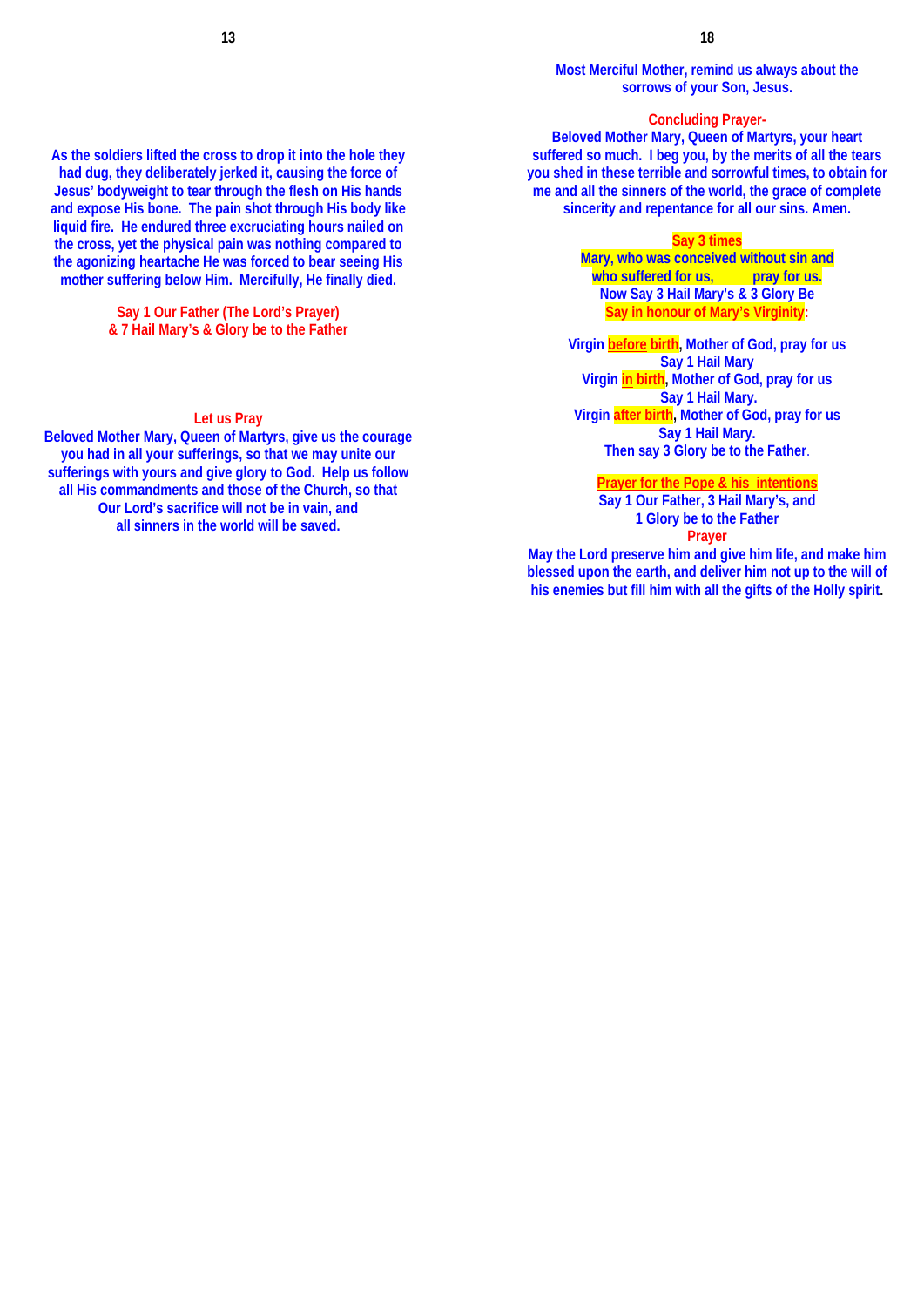### **Let us Pray**

**Beloved Mother Mary, whose beauty surpasses that of all mothers, Mother of Mercy, Mother of Jesus, and mother to us all, we are your children and we place our trust in you. Teach us to see God in all things and in all situations, even in our sufferings. Help us to understand the importance of suffering, and also to know the purpose of our suffering as God had intended it.** 

**You yourself were conceived and born without sin, were preserved from sin, yet you suffered more than anybody else has. You accepted suffering and pain with love and with unsurpassed courage. You stood by your Son from the time He was arrested until He died. You suffered along with Him, felt every pain and torment He did. You accomplished the will of God the Father, and according to His Will, you have become our Co-Redemptrix with Jesus. We beg you, dear Mother, to teach us to do as Jesus did. Teach us to accept our cross courageously. We trust you, Most Merciful Mother, so teach us to sacrifice for all the sinners of the world. Help us to follow in your Son's footsteps, and even to be willing to lay down Our lives for others**.

**Most Merciful Mother, remind us always about the sorrows of your Son, Jesus.** 

### **The 6th Sixth Sorrowful Dolour**

**Mary receives the dead Body of Jesus in her arms (John 19:38-40)** 

**The friends of Jesus, Joseph and Nicodemus, took down His dead Body from the cross and placed It in the outstretched arms of His afflicted Mother. She washed Him with deep respect and love because she was His mother. She knew better than anyone else that He was God Incarnate who had taken a human body to become the Saviour of all humanity.** 

**Mary could see the terrifying wounds from the flogging Jesus had received while at Pilate's place. His flesh had been shredded and large strips had been torn from His back. His entire body had been so lacerated that gaping wounds crisscrossed Him from head to toe. Mary found that the wounds from the nails were less severe than those caused by the flogging and by carrying the cross. She was horrified at the thought that her Son had managed to carry the heavy, splintered cross all the way to Calvary. She saw the circle of blood the crown of thorns had made on His forehead and, to her horror, realised that many of the barbed thorns had dug so deeply into His skull, they had penetrated His brain.** 

**Looking at the broken body of her Son, the Holy Mother knew that his agonizing death was far worse than the torture reserved for the wickedest of criminals. CONT.>**